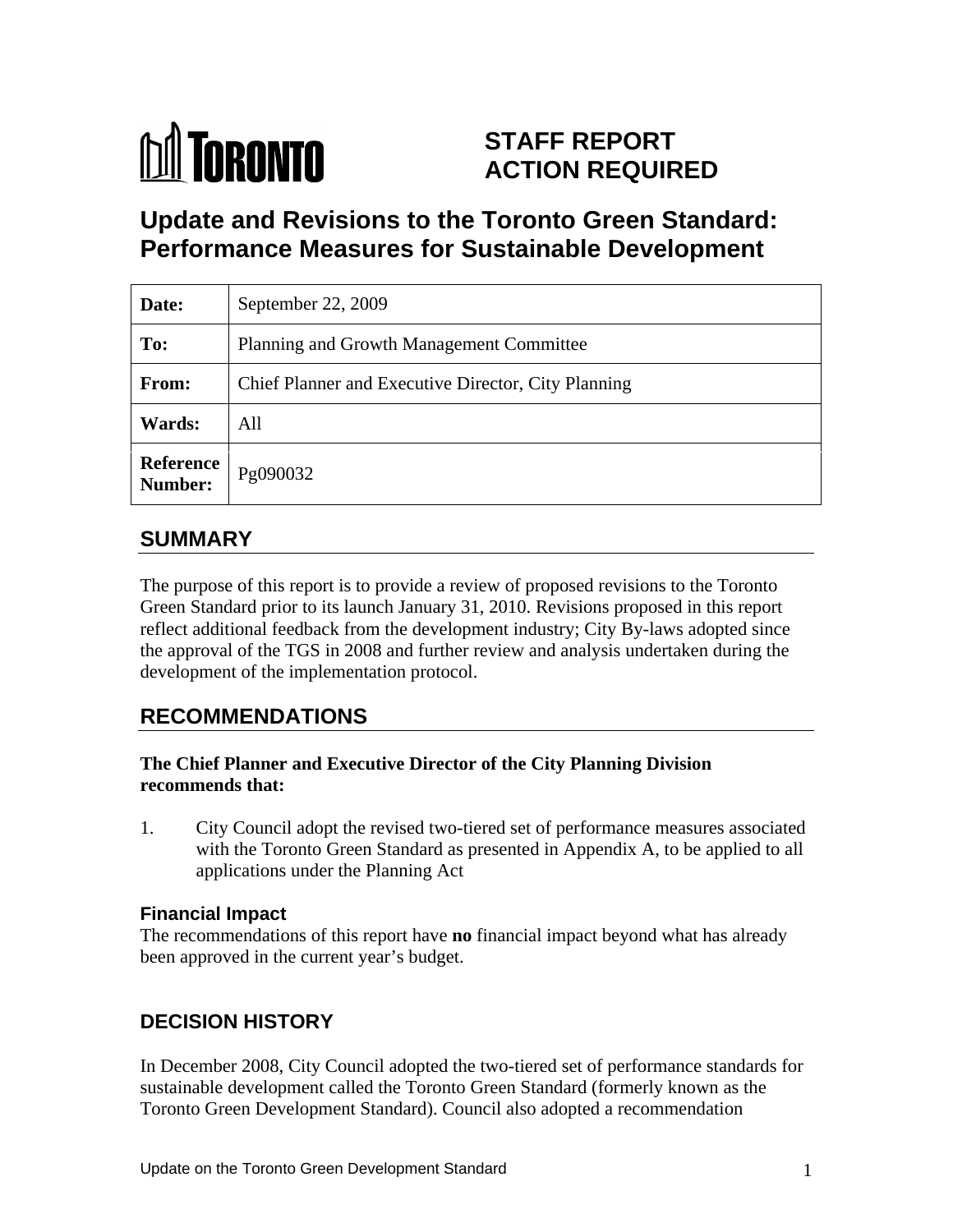directing the Chief Planner to develop an implementation protocol for the application of the Standard by September 2009. <http://www.toronto.ca/legdocs/mmis/2008/pg/bgrd/backgroundfile-16862.pdf>

### **ISSUE BACKGROUND**

Prior to implementing the TGS, minor revisions to the performance targets are being recommended based on development industry and stakeholder feedback, the development of the Toronto LEED Supplement and the passing of the Development Charges By-law and the Green Roof By-law.

### **COMMENTS**

The Toronto Green Standard (TGS) incorporates a two-tiered structure that focuses on performance measures for new development that address the City of Toronto's unique environmental pressures including: improved air quality, energy use and climate change (greenhouse gas reductions), water quality, quantity and efficiency, ecological protection and enhancement and solid waste diversion and reduction. There are three versions of the TGS to reflect the range of development occurring in the City of Toronto: Mid to High Rise Residential, Industrial, Commercial and Institutional; Low-rise Residential and Low-rise Non-residential.

The TGS consists of two tiers of performance measures. Tier 1 of the TGS focuses on those elements of sustainable development that can be secured through the Planning Act processes. Tier 1 measures include exterior sustainable design, landscaping, site level infrastructure features (such as automobile, cycling and pedestrian infrastructure). Tier 2 establishes higher performance targets for green buildings and includes matters outside of what can be secured under the Planning Act. Tier 2 will be secured through an agreement resulting from the Development Charge Refund incentive.

### **Proposed Revisions to the TGS**

#### Toronto LEED Supplement

The Toronto Green Standard and the Leadership in Energy and Environmental Design (LEED) rating systems are different programs to encourage sustainable development that overlap in some areas. The Toronto LEED Supplement addresses the areas where the two overlap for those builders who would like to achieve both certification systems. The City is working with the Canada Green Building Council (CaGBC), who administers the LEED rating systems, to develop the Toronto LEED Supplement as a component of the TGS implementation package. The Supplement allows LEED registered projects to receive credit for achieving the TGS simultaneously. As part of this work, a peer review of the TGS was carried out by the CaGBC and has contributed to these changes.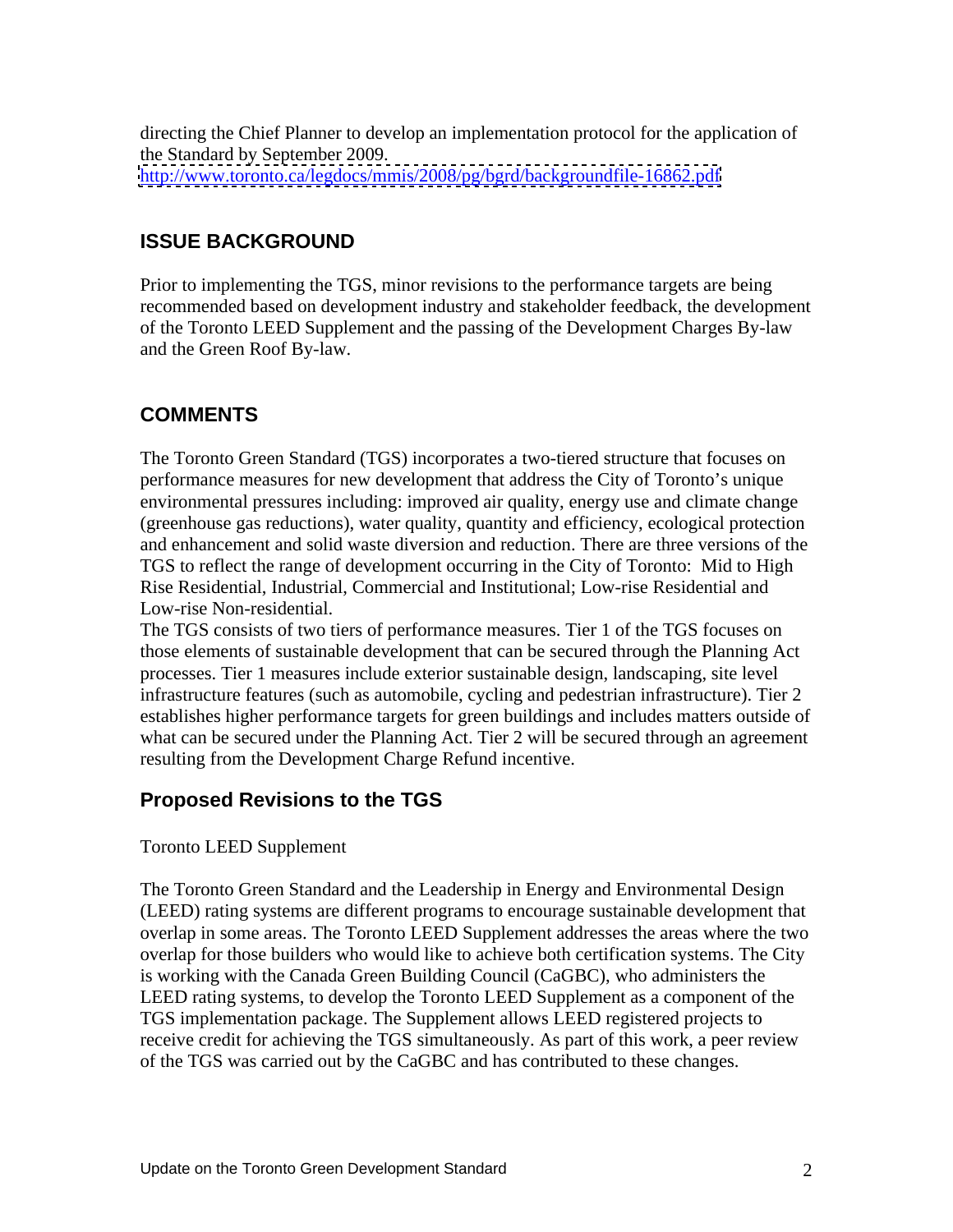#### Minimum Energy Performance

Following the approval of the TGS by Council in 2008, additional feedback was received from the development industry and other stakeholders related to the practical application of the TGS and the structure of the standards. An analysis of recent data conducted by the Energy Efficiency Office (EEO) in conjunction with City Planning recommends an as constructed target of 35 percent improvement over the Model National Energy Code for Buildings (MNECB) to obtain the Tier 2 target. The analysis of condominium buildings that have participated in the EEO Design Assistance Program indicated that buildings that are designed to achieve an improvement of 40 percent over MNECB actually deliver 5 to12 percent less in as-built energy savings on completion of the as-built review. Establishing an as-built target ensures that the desired minimum energy performance levels are achieved for all Tier 2 buildings. As a result it is recommended that the target be revised to an as-built improvement of 35 percent above MNECB.

#### Other Revisions- Tier 1

The recommendation to make revisions to the TGS performance targets reflect the review and analysis that has been outlined above as part of the development of the implementation package for the TGS. Further, the completion of the proposed new Zoning By-law for the City of Toronto and the adoption of the Green Roof By-law in 2009, require that the TGS be amended to be consistent with the By-laws.

This report provides an overview of the recommended revisions. Standards that have been added, removed or significantly revised for Tier 1 of the TGS include (See Appendix A for the complete revised TGS):

- Automobile Infrastructure/Cycling Infrastructure: Revised to be consistent with the standards proposed in the new Zoning By-law
- Urban Heat Island: Roof: Revised to be consistent with the Green Roof By-law
- Energy Efficient Fixtures and Appliances: Target requiring occupancy sensors for walkways and stairs has been removed to be performance based as opposed to prescriptive to achieve energy efficient use of fixtures.
- Glass and other Design Features for Migratory Birds: A target has been added to require the treatment of glass adjacent to any green roof
- Light Pollution: Revised to respond to comments from the CaGBC suggesting less prescriptive targets focused on light pollution.
- Storage and Collection of Recycling and Organic Waste: Targets added to specify size and general location of recycling facilities

Other Revisions- Tier 2

Standards that have been added, removed or significantly revised for Tier 2 of the TGS include (See Appendix A for the complete revised TGS):

Automobile Infrastructure: Tier 2 targets have been removed based on comments from the CaGBC and stakeholders